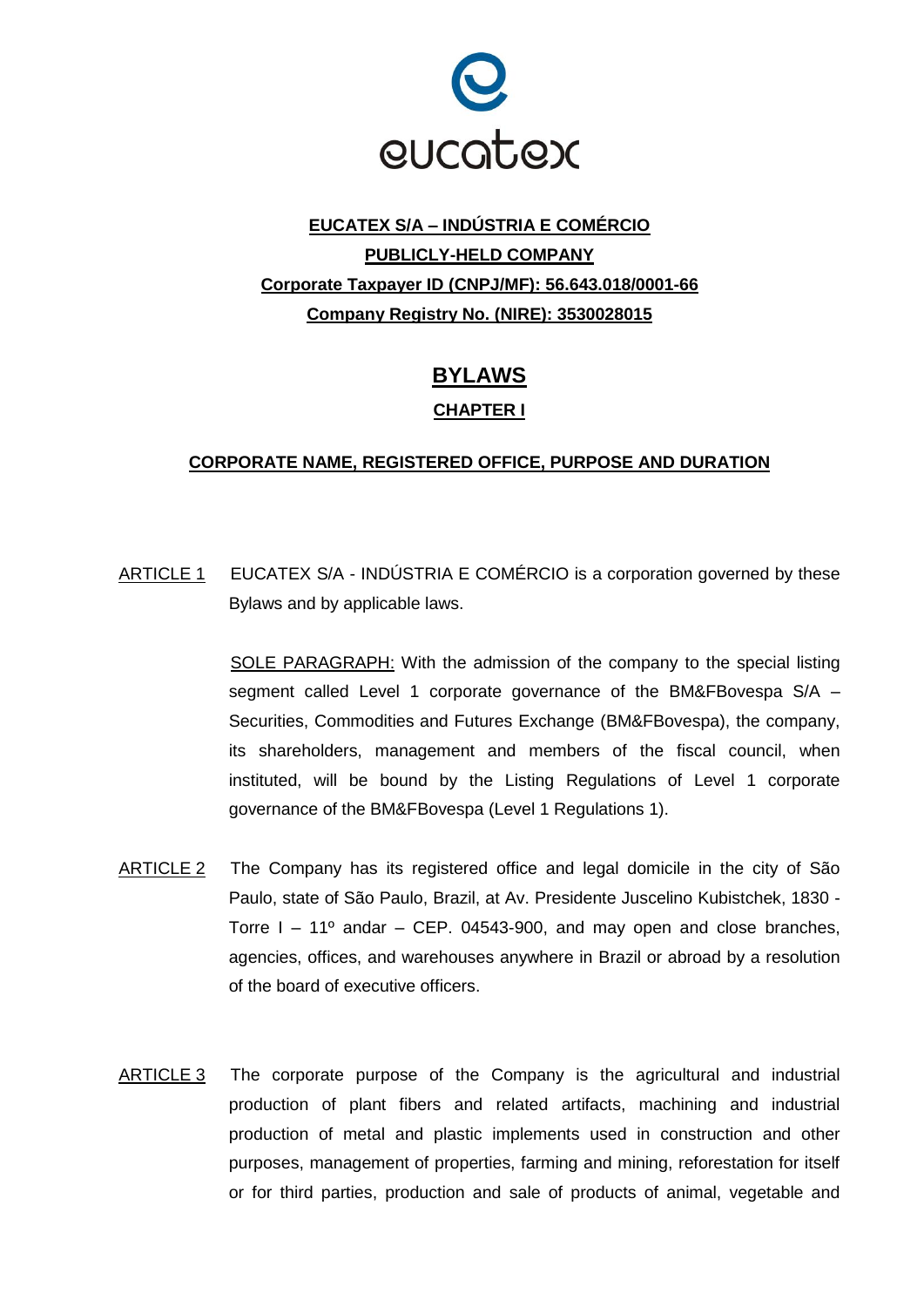mineral origin, imports and exports, representing itself or third parties and activities related to the above-mentioned purposes and also the sale of surplus energy.

SOLE PARAGRAPH – The Company may hold interest in other companies as a shareholder.

ARTICLE 4 The Company's duration is indefinite.

## **CHAPTER II**

## **CAPITAL STOCK AND SHARES**

ARTICLE 5 The capital stock is four hundred eighty-eight million, one hundred eighty-three thousand, three hundred seventy-eight reais and seventy-seven centavos (R\$ 488,183,378.77), divided into ninety-two million, six hundred nineteen thousand, two hundred fifty-six (92,619,256) registered book-entry shares with no par value, of which: a) thirty-one million, two hundred fifty-seven thousand, seven hundred (31,257,700) are common shares and b) sixty-one million, three hundred sixty-one thousand, five hundred fifty-six (61,361,556) are preferred shares.

PARAGRAPH 1 – Each type and class of shares will have its own numbering.

PARAGRAPH 2 – The shares will be book-entry, without the issue of certificates, and will be held in trust accounts on behalf of their holders, at an authorized financial institution chosen by the Company.

ARTICLE 6 The Company is authorized to increase its capital stock, by a resolution of the board of directors and regardless of any amendment to the Bylaws, to up to one billion, two hundred million (1,200,000,000) shares through the issue of four hundred million (400,000,000) common shares and eight hundred million (800,000,000) preferred shares.

PARAGRAPH 1 – The authorized capital of the Company can be altered only by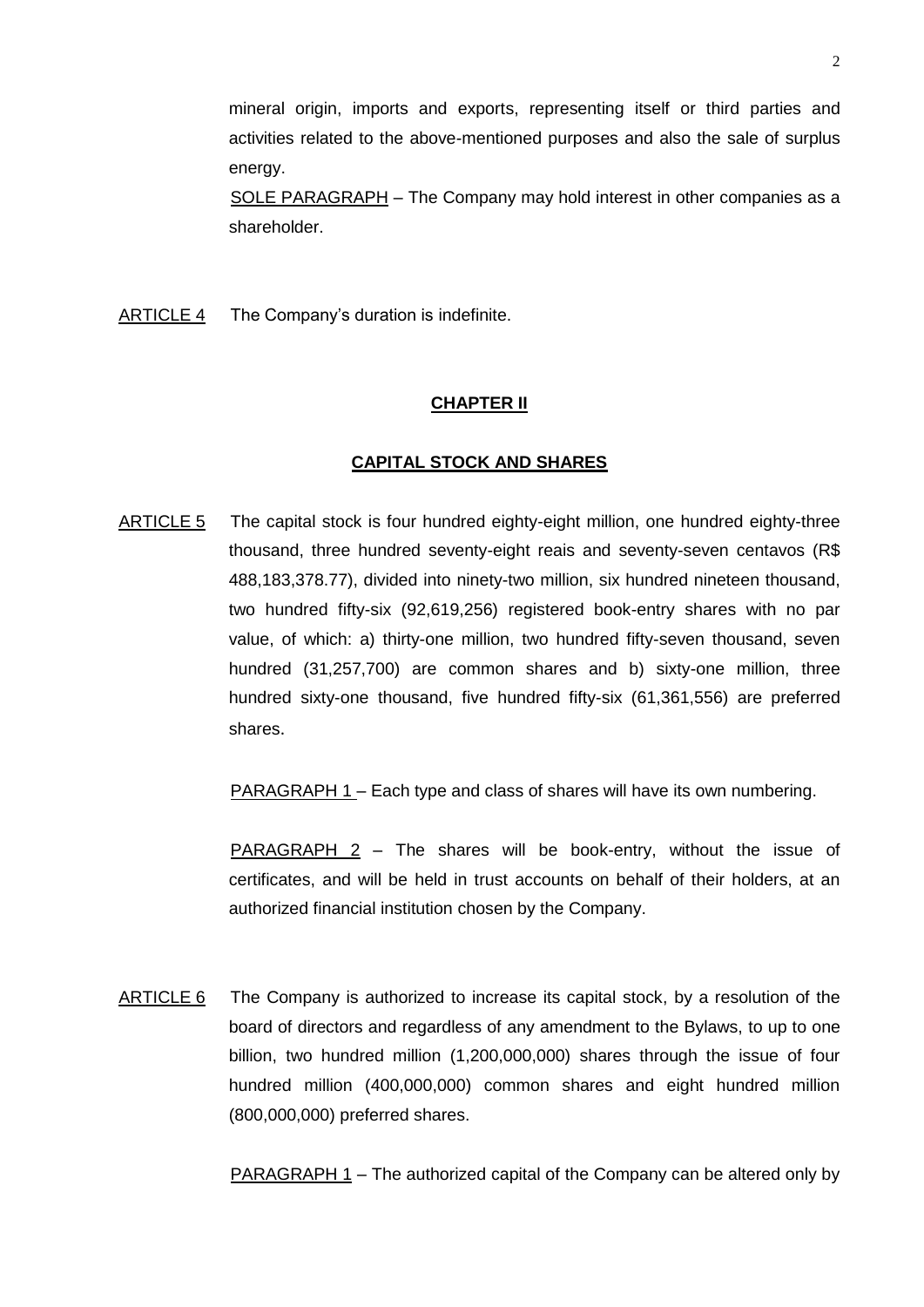a resolution of the shareholders meeting.

PARAGRAPH 2 – Within the authorized capital and according to the plan approved by the shareholders meeting, the Company may grant stock options to its managers or employees, or to individual service providers, using shares held in treasury or through the issue of new shares, without any preemptive rights for shareholders.

- ARTICLE 7 Each common share entitles its holder to one vote at shareholders meetings.
- ARTICLE 8 The preferred shares will not have voting rights and will have the following advantages and preferences:

a) right to receive dividends of at least ten percent (10%) higher than those attributed to common shares;

b) priority in the event of any declaration of dividends in excess of the mandatory dividend envisaged in article 9 of these Bylaws;

c) priority in the reimbursement of capital in the event of liquidation of the Company;

d) share, on equal terms, in the distribution of bonus shares arising from the capitalization of reserves or profits in suspense;

- ARTICLE 9 All the shares are assured of mandatory dividend of not lower than twenty-five (25%) percent of the net income adjusted in accordance with article 202 of Federal Law 6,404/76, subject to the advantages and preferences established in these Bylaws.
- ARTICLE 10 Non-payment of dividends in three consecutive fiscal years will give preferred shares the right to vote, which shall continue until the shareholders meeting that approves the payment of dividends to such shares.

ARTICLE 11 Within the authorized capital, the board of directors may approve the issue of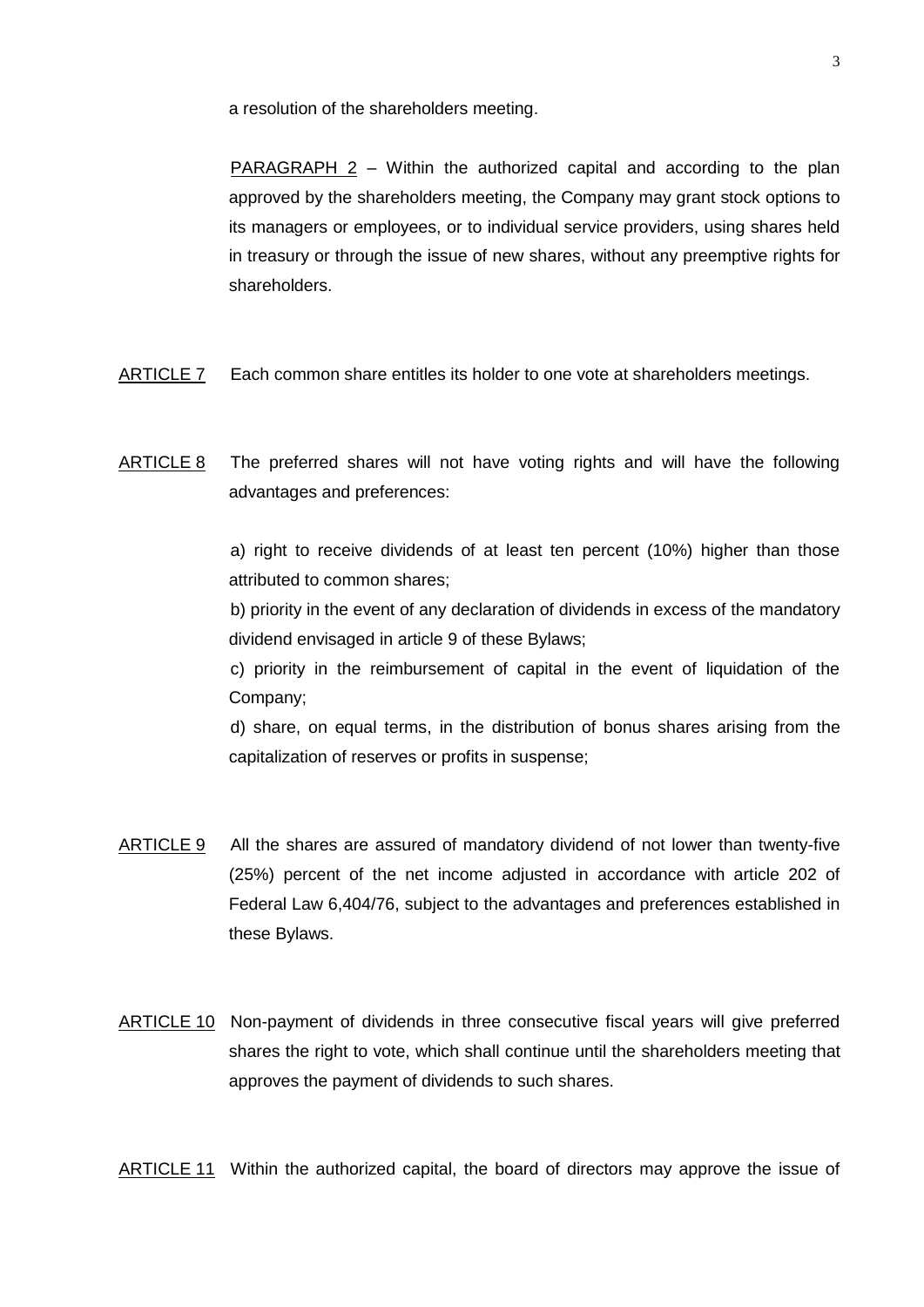shares and/or subscription warrants or propose to the shareholders meeting, the issuance of convertible debentures, without any preemptive rights, as envisaged in article 172 of Federal Law 6404/76;

SOLE PARAGRAPH **-** Except as envisaged in the head paragraph of this article, shareholders will have preference, in proportion to the respective shareholdings, to subscribe to any capital increase in the Company, which will be exercised by them in accordance with applicable law.

## **CHAPTER III**

#### **SHAREHOLDERS MEETINGS**

- ARTICLE 12 The shareholders meeting is the meeting of shareholders, who may attend it personally or through proxies duly constituted according to law, to decide and vote on matters of interest to the Company.
- ARTICLE 13 The annual shareholders meeting will have the duties laid down in law and will be held in the first four months after the end of the fiscal year.

PARAGRAPH 1 – Whenever required, an extraordinary shareholders meeting may be held together with the annual shareholders meeting.

PARAGRAPH 2 – The call for the meeting will be made by the chairman of the board of directors through publication of call notices in accordance with law.

ARTICLE 14 The shareholders meeting will be held and presided over by the chairman of the board of directors or, in his absence, by the vice chairman or any of the members of the board of directors or, in the absence of all members, by a person indicated by the majority of shareholders present at the shareholders meeting. The chairman of the shareholders meeting will invite one from those present to act as his secretary.

ARTICLE 15 Holders of registered shares who submit proof of their inclusion in the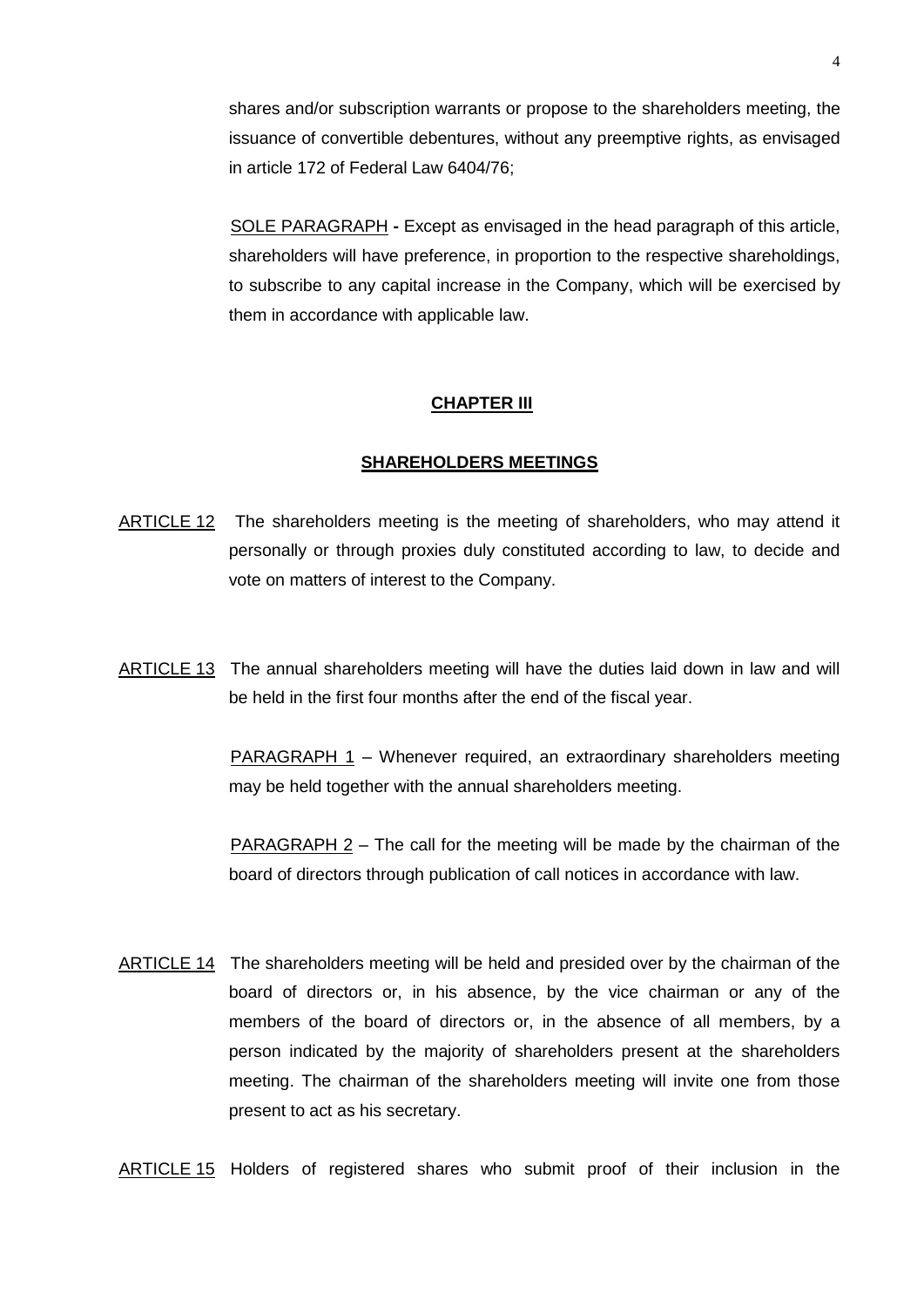shareholders register held by the stock transfer agent of the Company will be entitled to vote.

#### **CHAPTER IV**

#### **MANAGEMENT**

ARTICLE 16 The Company will be managed by a board of directors and a board of executive officers, elected in accordance with law and these Bylaws.

> **PARAGRAPH 1** – The shareholders meeting will fix the overall annual compensation of the members of the board of directors, the board of executive officers and the fiscal council, if instituted.

> PARAGRAPH 2 - The directors and executive officers will take office after signing the instrument of investiture in the Book of Minutes of the Board of Directors or Board of Executive Officers, as applicable, subject to prior signature of the Instrument of Consent of Managers envisaged in Regulations of Level 1 corporate governance of the BM&FBovespa, as well as compliance with applicable legal requirements.

> PARAGRAPH 3 **-** The term of office of directors and executive officers will last until their respective successors take office.

> PARAGRAPH 4 – Minutes of meetings of the board of directors and the board of executive officers will be drawn up in the appropriate records, and will be signed by the directors and executive officers present, as applicable.

ARTICLE 17 The board of directors will consist of at least three and not more than nine members, whether or not resident in Brazil, elected by the shareholders meeting, which will also designate its chairman and vice chairman, for a unified term of two (2) years, with the possibility of reelection.

> PARAGRAPH 1 – The chairman will be replaced in his absence or impediment by the vice chairman and, in the absence or impediment of both, by a director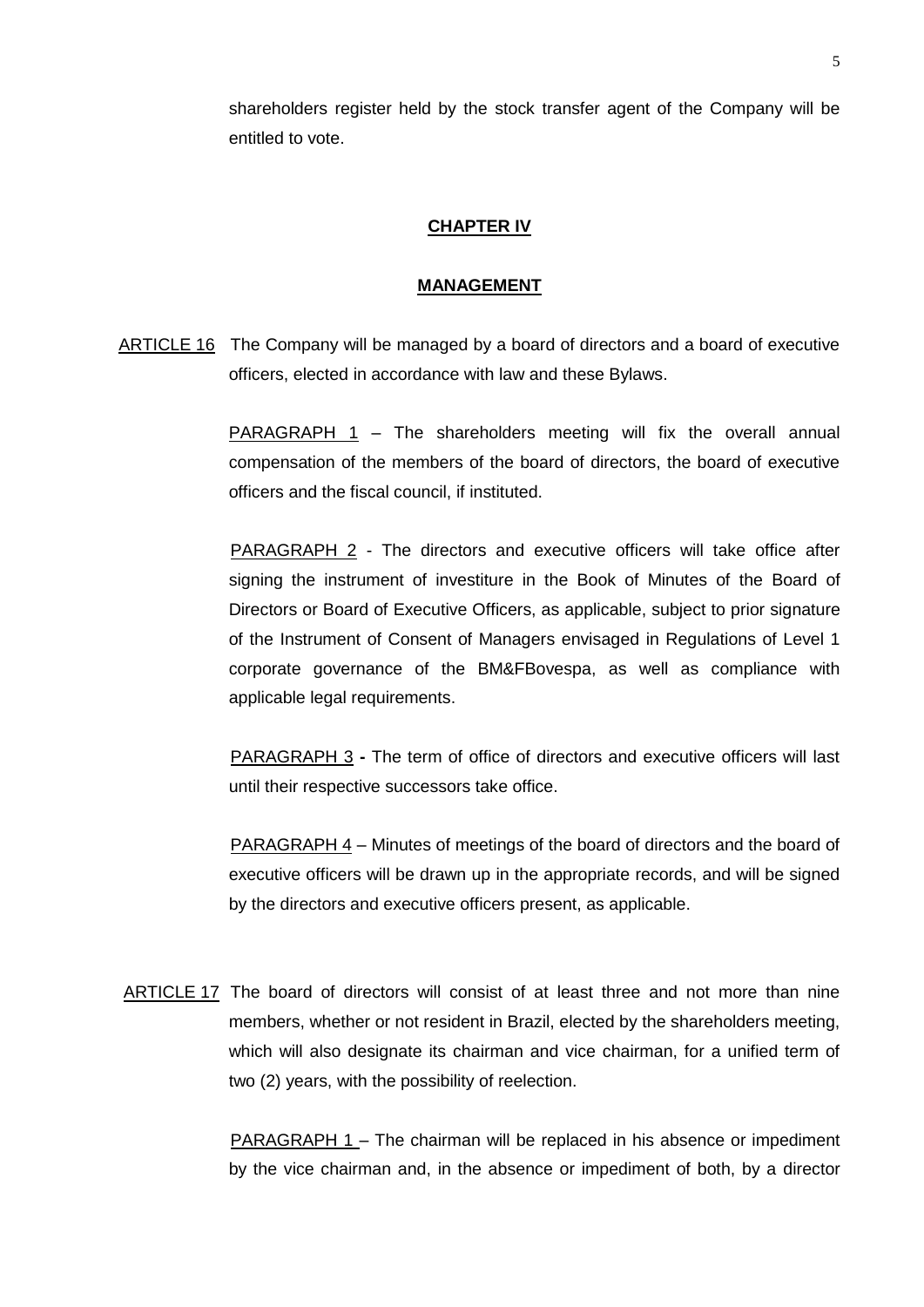designated by the board of directors from among its members.

PARAGRAPH 2 – If any seat on the board of directors becomes vacant due to absence or impediment, the vacancy may, at the discretion of the board of directors, be left as is if the number of remaining directors meets the minimum required by the Bylaws. However, if the majority of the seats become vacant, the shareholders meeting must be held to elect all the directors.

PARAGRAPH 3 – The board of directors will be convened by its chairman through a letter with acknowledgement due, fax or email, at least two (2) business days in advance. It will ordinarily meet once a quarter and extraordinarily, the number of times as may be required.

PARAGRAPH 4 – Decisions will be taken by the absolute majority votes of those present, provided more than half of the serving directors are present, and the minutes will be draw up in the Book of Minutes of Board of Directors Meetings. The directors can vote by letter, fax, email or proxy granted to another director. The chairman will have the casting vote.

PARAGRAPH 5 **-** The meetings will be held, regardless of call notice, when all the directors are present.

PARAGRAPH 6 **–** Board meetings will be presided over by the chairman and, in his absence, by the vice chairman.

PARAGRAPH 7 – The positions of chairman of the board of directors and chief executive officer of the Company cannot be held by the same person except in case of vacancy, which should be specifically announced to the market and for which measures must be taken to fill the respective vacancies within one hundred eighty (180) days.

ARTICLE 18 Apart from those envisaged in these Bylaws or applicable law, the board of directors is vested with the following powers:

I – Set the general business guidelines of the Company and its subsidiaries,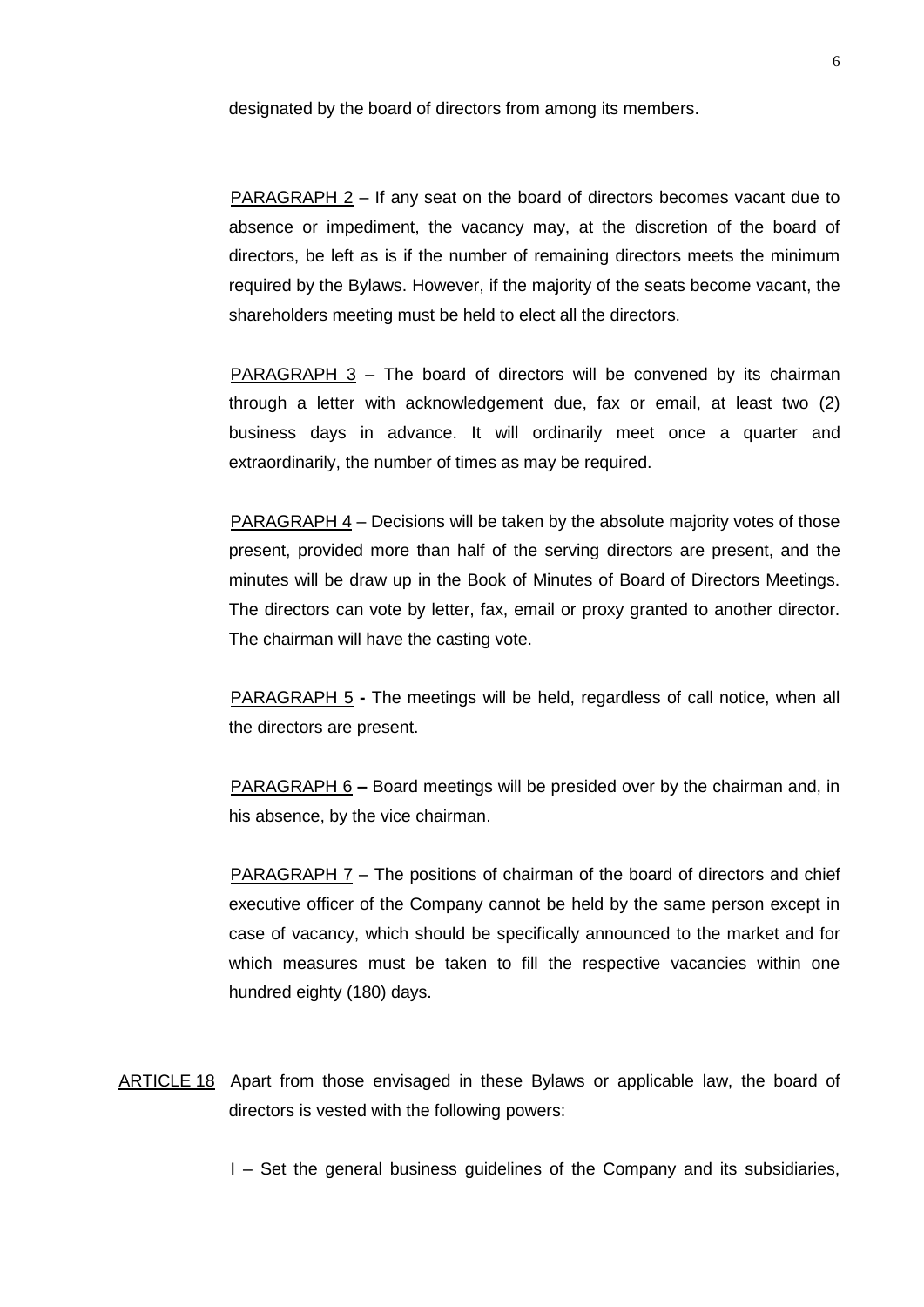establish the strategic objectives and direction, as well as examine and approve the annual and multiyear budgets of the Company;

II – Elect and remove the executive officers of the Company and establish their duties, subject to these Bylaws;

III – Supervise the management carried out by executive officers, the books and documents of the Company, request information about agreements signed or about to be signed, as well as any other acts;

IV – Call the annual shareholders meeting at the appropriate moment or the extraordinary shareholders meeting when deemed necessary;

V – Provide opinion on the management report and accounts;

VI – Select and dismiss independent auditors;

VII – Authorize the Company to trade on its own shares, subject to the restrictions and limits established in applicable law and regulations.

VIII – Deliberate on the issue of shares of any type and class, and of subscription warrants, including without preemptive rights, up to the authorized capital, fixing the respective price and terms of issue and payment;

 $IX$  – Propose to the shareholders meeting, the issue of debentures, including without the preemptive rights, in accordance with article 172 of Federal Law 6,404/76;

X – Deliberate on the issue of commercial papers for public distribution in Brazil, in accordance with the regulations of the Brazilian Securities and Exchange Commission; and,

XI – Fix the overall annual compensation of the members of the board of directors, the board of executive officers and the fiscal council, if functioning, within the overall annual compensation approved by the shareholders meeting.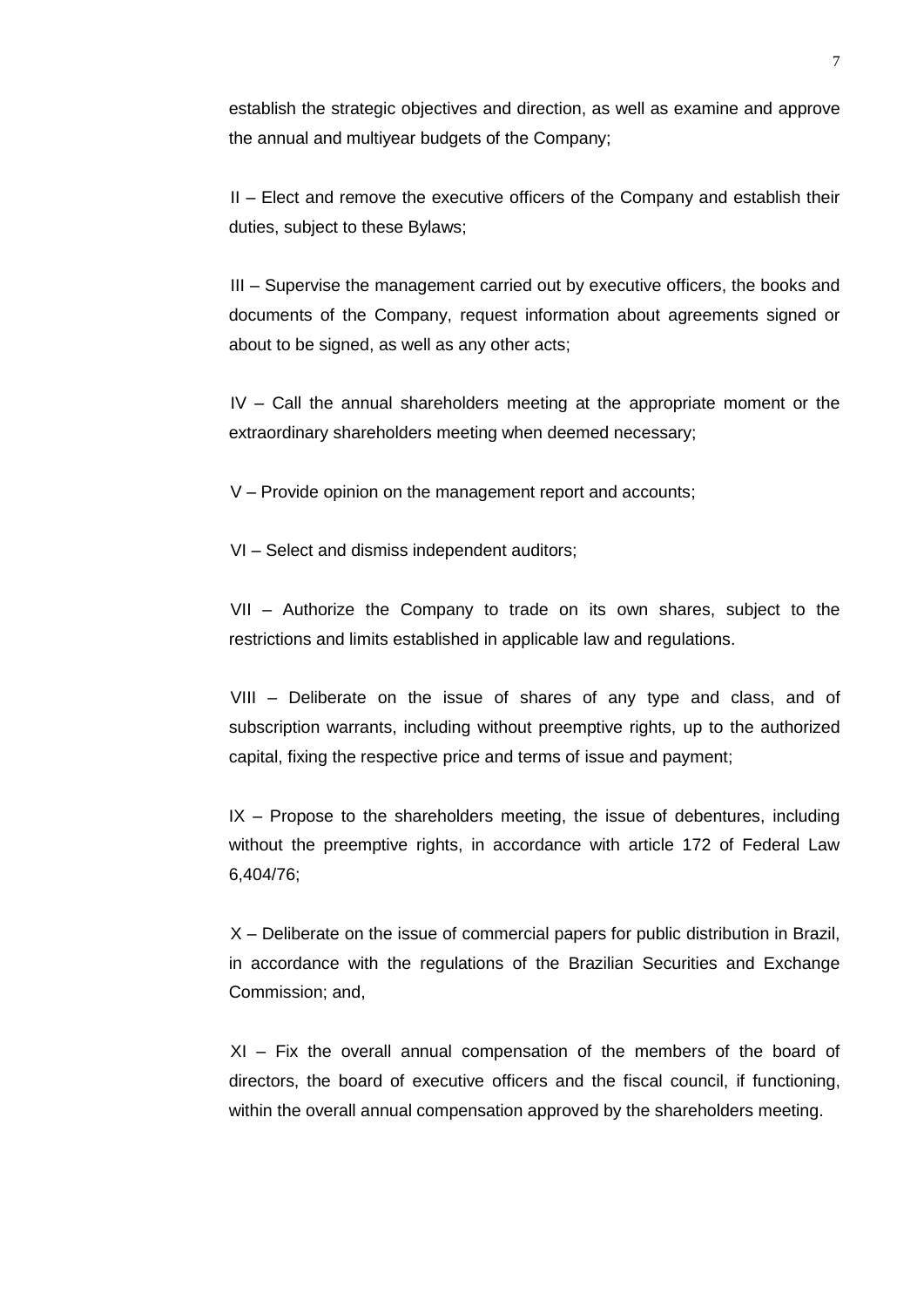ARTICLE 19 **-** The board of executive officers will consist of at least three (3) and not more than nine (9) members, as follows: one (1) Chief Executive Officer, one (1) General Executive Vice-President, one (1) Executive Vice-President and Investor Relations Officer, and other executive officers with no specific designation, whether or not shareholders, residents of Brazil, elected for a term of office of three (3) years, who may be reelected or removed from their positions at any time by the board of directors.

> SOLE PARAGRAPH: Each executive officer will receive a fixed monthly compensation, fringe benefits, representation fee and profit sharing as established by the shareholders' meeting, subject to law.

ARTICLE 20 The board of executive officers will meet when called by the Chief Executive Officer or General Executive Vice-President, or when called by half of the executive officers in office.

> PARAGRAPH 1: The meetings will be held and presided over by the Chief Executive Officer or, in his absence, by the General Executive Vice-President.

> PARAGRAPH 2: The quorum for holding meetings of the board of executive officers is the majority of its members in office, and all decisions will be taken by majority vote of those present, with the Chief Executive Officer holding the casting vote.

ARTICLE 21 The board of executive officers will have broad powers to administer and manage the corporate affairs, to carry out the acts and engage in all transactions related to the corporate purpose of the Company, and can open, transact and close bank accounts, take out loans, waive rights and arrive at settlements, furnish guarantees and sureties, acquire, pledge and, in any manner, encumber the assets of the Company, subject to the provisions in these Bylaws.

> SOLE PARAGRAPH: The acts or contracts that may lead to the sale of any permanent assets and the provision of guarantees to third-party obligations must first be submitted by the board of executive officers to the board of directors for approval, which shall decide upon their approval and record said decision in the minutes of the respective meeting. This provision shall not apply when in benefit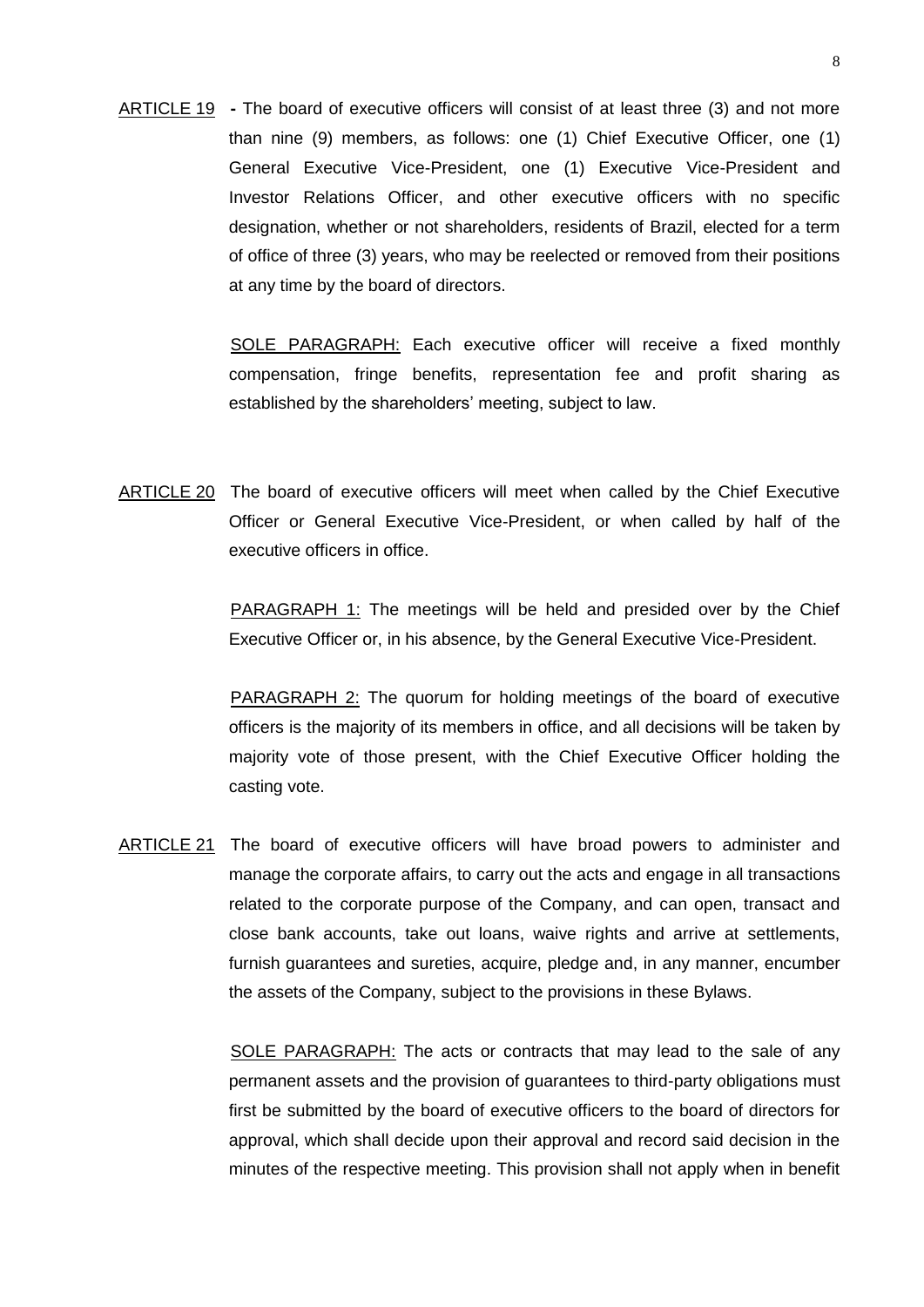of the Company itself, its subsidiaries or group companies.

- ARTICLE 22 The Chief Executive Officer or the General Executive Vice-President, or the Executive Vice-President and Investor Relations Officer will oversee, plan, coordinate, manage and steer the activities of the Company and other executive officers, as well as decide, as the last resort and within the scope of powers of the board of executive officers, on all matters of interest to the Company.
- ARTICLE 23 The Chief Executive Officer or the General Executive Vice-President alone, or the Executive Vice-President and Investor Relations Officer together with any one of these two executive officers, have the following powers: a) to represent the Company, as plaintiff or defendant, in or out of court, including with companies in which it holds interest, as well as before government authorities and government-controlled companies at all spheres; b) to constitute, on behalf of the Company, powers of attorney to carry out any act that involves corporate interests, including the delegation of powers envisaged in these Bylaws. The powers of attorney must specify the validity except when ordered by a court; c) to acquire and dispose of properties, securities or shares and carry out any operations on the stock exchange, including forward transactions or provide movable property as collateral, and to sell the same assets, securities and shares; d) to open and close bank accounts, enter into any type of banking contracts, as well as constitute mortgage or rural, industrial or commercial pledge; e) to furnish guarantees and sureties; f) to receive or grant lease or rental of properties or of commercial and industrial facilities of the Company; g) to waive or arrive at a settlement on any rights; h) to draw, accept and endorse bills of exchange, issue, endorse and accept trade notes, except as envisaged in the sole paragraph of article 24 of these Bylaws; i) to hire and dismiss employees.
- ARTICLE 24 The Company may be represented pursuant to article 23 or through an attorneyin-fact in carrying out the usual management procedures before financial institutions and the Caixa Econômica Federal, as well as any federal, state and municipal government authorities, the respective government-controlled companies, departments and the respective directorates and inspectorates, branches and tax offices, mixed-capital companies, the Central Bank of Brazil, Banco do Brasil and its portfolios and departments, boards of trade, police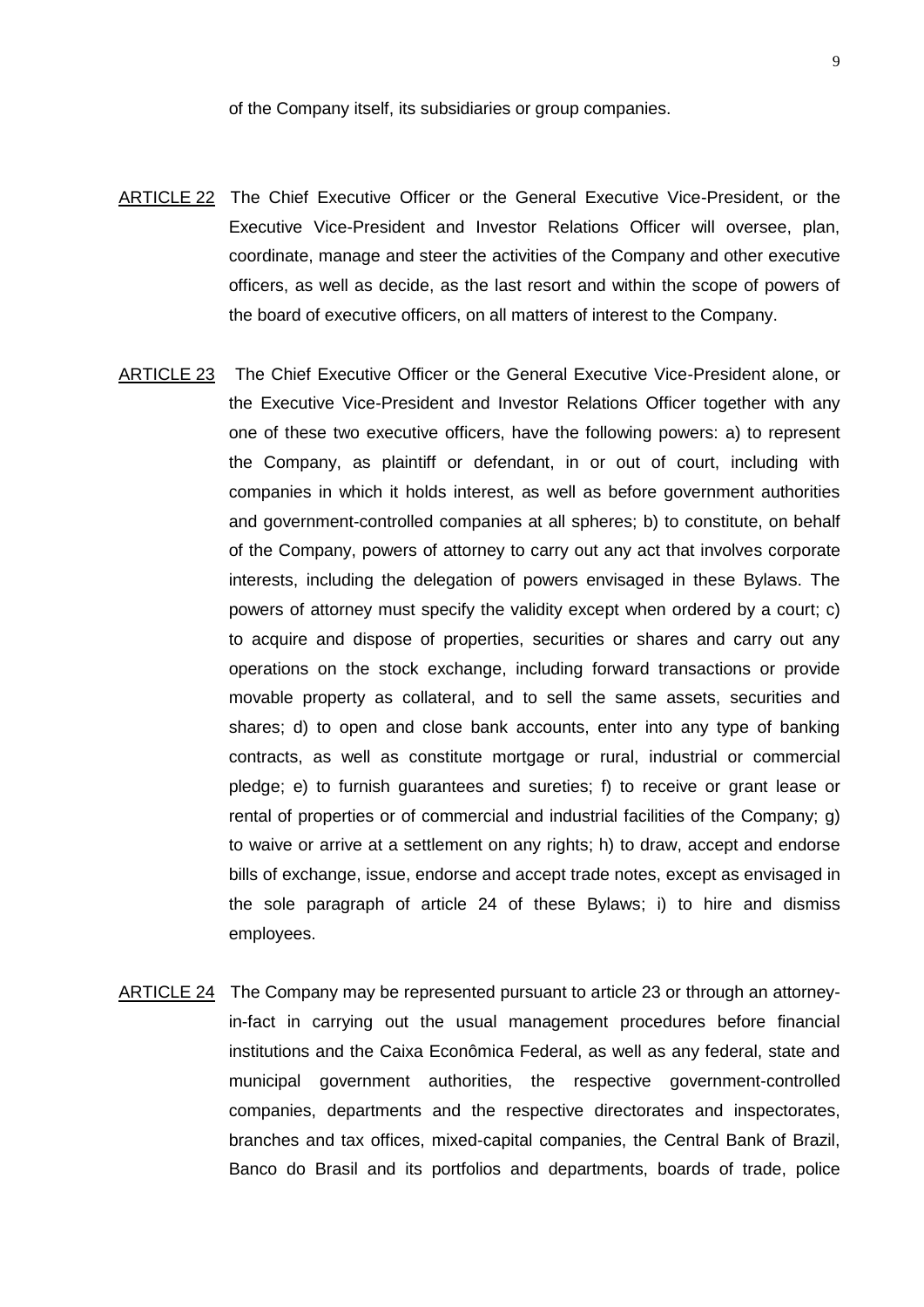departments, the Federal Revenue Service of Brazil, the Brazilian social security institute (Instituto Nacional do Seguro Social-INSS), prosecutors and the public prosecutor's office at all levels, ombudsman offices, the Brazilian postal service company, the Brazilian airports authority (Infraero) and airline companies, telephone and communications companies, professional representation councils and bodies, trade unions, labor courts, Regional Labor and Employment Office (GRTE), customs offices, who may sign statements of undertaking, foreign exchange cover certificates, import and export licenses, opening of letters of credit for imports, issue of trade notes and endorsement of trade notes for banks.

SOLE PARAGRAPH - The issue and endorsement of checks, receiving and giving discharge, carrying out lending or financing operations, whether or not involving banks, transacting any accounts, including bank accounts, with the exception of the executive officers who sign individually, can also be signed by two attorneys-in-fact jointly, constituted through a public power of attorney.

ARTICLE 25 In case of vacancy, temporary impediment or absence of the Chief Executive Officer, the General Executive Vice-President will perform his functions. In case of vacancy, temporary impediment or absence of the first two officers, the Executive Vice-President and Investor Relations Officer will perform the functions of the former during such absence or impediment, or until the next meeting of the board of directors, which can deliberate on the latter continuing to perform said additional functions or on the election of replacements.

> SOLE PARAGRAPH – In case of simultaneous vacancy, temporary impediment or absence of the Chief Executive Officer, General Executive Vice-President, and the Executive Vice-President and Investor Relations Officer, the respective functions will be performed by other executive officers, who will resolve by majority vote, with such resolution recorded in the Book of Minutes of the Board of Executive Officers, for the duration of the absence or impediment of those three (3) executive officers, or until the next meeting of the board of directors that will deliberate on electing the replacements for the term of office until the end of the term of the officers being replaced.

ARTICLE 26 The constitution of powers of attorney will always depend on the signature of the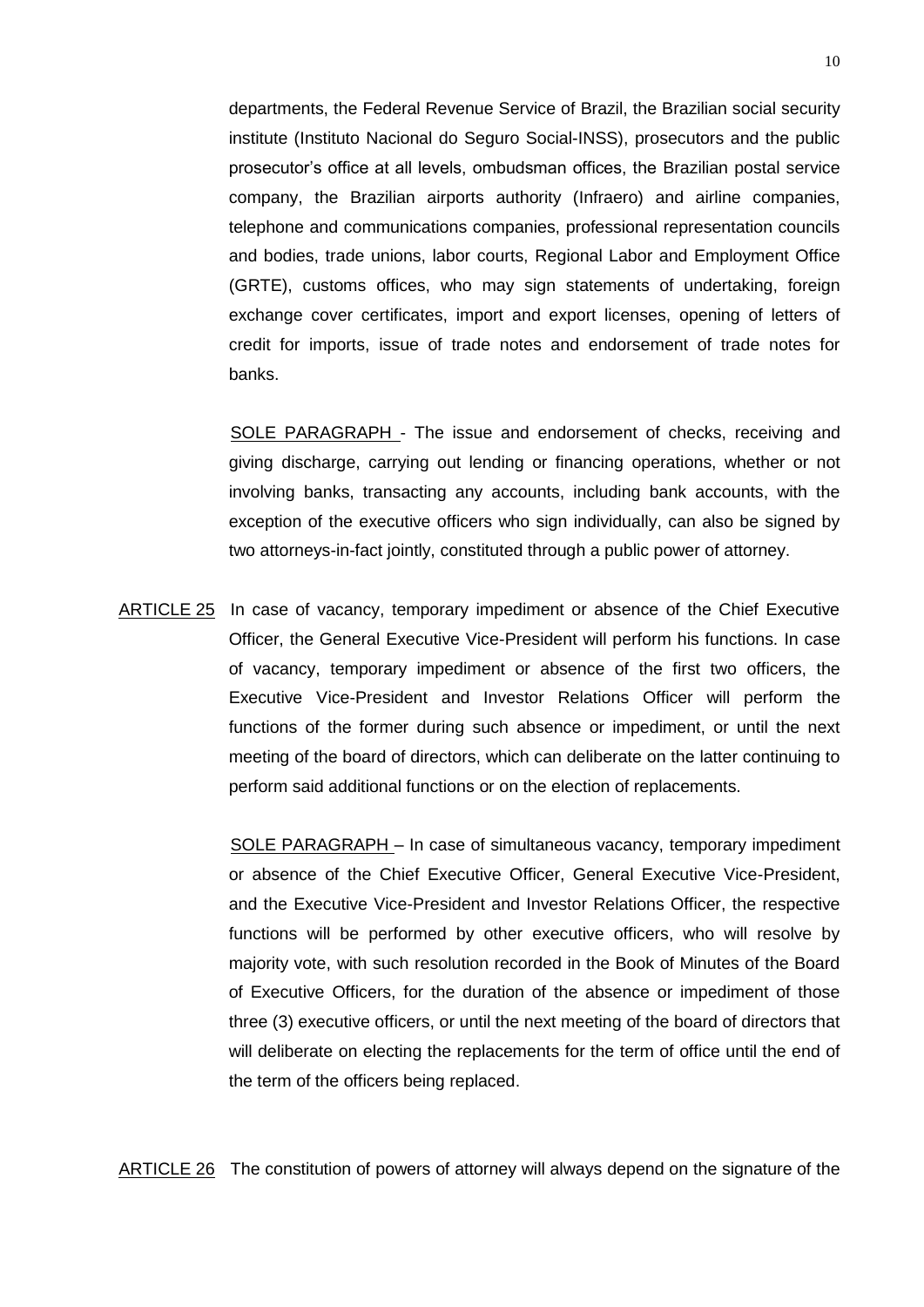ARTICLE 27 The board of directors or board of executive officers can define additional functions and powers for any executive officer and all officers are bound to perform the functions defined by said bodies, as well as to assist the Chief Executive Officer in all the tasks assigned to them by him.

at any sphere, for which the validity of said powers of attorney is waived.

## **CHAPTER V**

## **FISCAL COUNCIL**

ARTICLE 28 The Company will have a non-permanent fiscal council consisting of at least three (3) and not more than five (5) members and an equal number of alternate members, who may or may not be shareholders, residents of Brazil, with the requirements and duties envisaged in law.

> SOLE PARAGRAPH – The fiscal council will be instituted by the shareholders meeting at the request of shareholders in accordance with paragraph 2, article 161 of Federal Law 6,404/76, and will function until the date of the first annual shareholders meeting to be held after it is established.

## **CHAPTER VI**

## **FISCAL YEAR**

ARTICLE 29 The fiscal year shall end on December 31 of each year.

ARTICLE 30 At the end of each fiscal year, the financial statements shall be prepared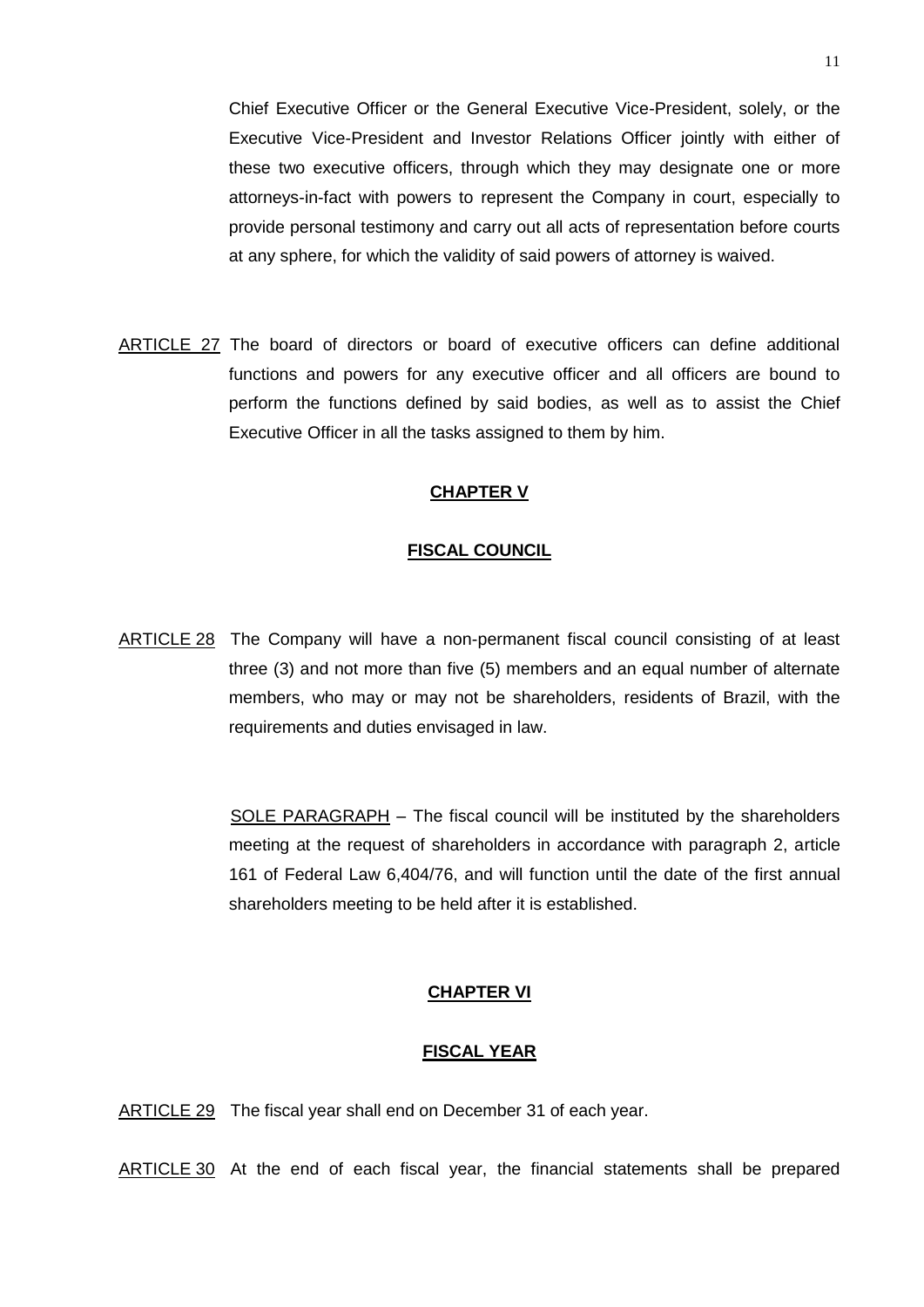according to legal requirements.

## **CHAPTER VII**

#### **INCOME ALLOCATION**

ARTICLE 31 The allocation of net income from each fiscal year shall observe the following rules:

a)Accumulated losses and provision for income tax will be deducted from income from the year.

b)The resulting net income will be allocated as follows:

b.1) five percent (5%) for the constitution of legal reserve until it reaches twenty percent (20%) of the capital stock;

b.2) constitution of other reserves envisaged in law;

b.3) payment of annual or semiannual dividends, observing the provisions in Article 8, item "a", and Article 9 of these Bylaws, and also adjusted by the accrual, realization and reversal, within the respective fiscal year, of the Biological Asset Reserve, in accordance with Article 31- A; and

b.4) Accrual of a Reserve for Investments and Working Capital, composed of a portion that varies from 5% to 75% of the net income adjusted pursuant to law, observing the limits set in article 199 of Federal Law 6,404/76, in order to ensure funds for investment in permanent assets and additional working capital.

Article 31 A In each fiscal year, the Biological Asset Reserve will be composed by allocating the net income from the respective period, net of taxes, revenue from fair value valuation of own biological assets and revenue from fair value valuation of the biological assets of subsidiaries (recorded as equity income (loss) by the parent company). The amount to be used for constituting the Biological Asset Reserve will be limited to the balance of the "Retained Earnings or Accumulated Losses" account after the accrual, if any, of the Legal Reserve, Reserve for Contingencies, Reserve for Tax Incentives, and Reserve for Unrealized Profits;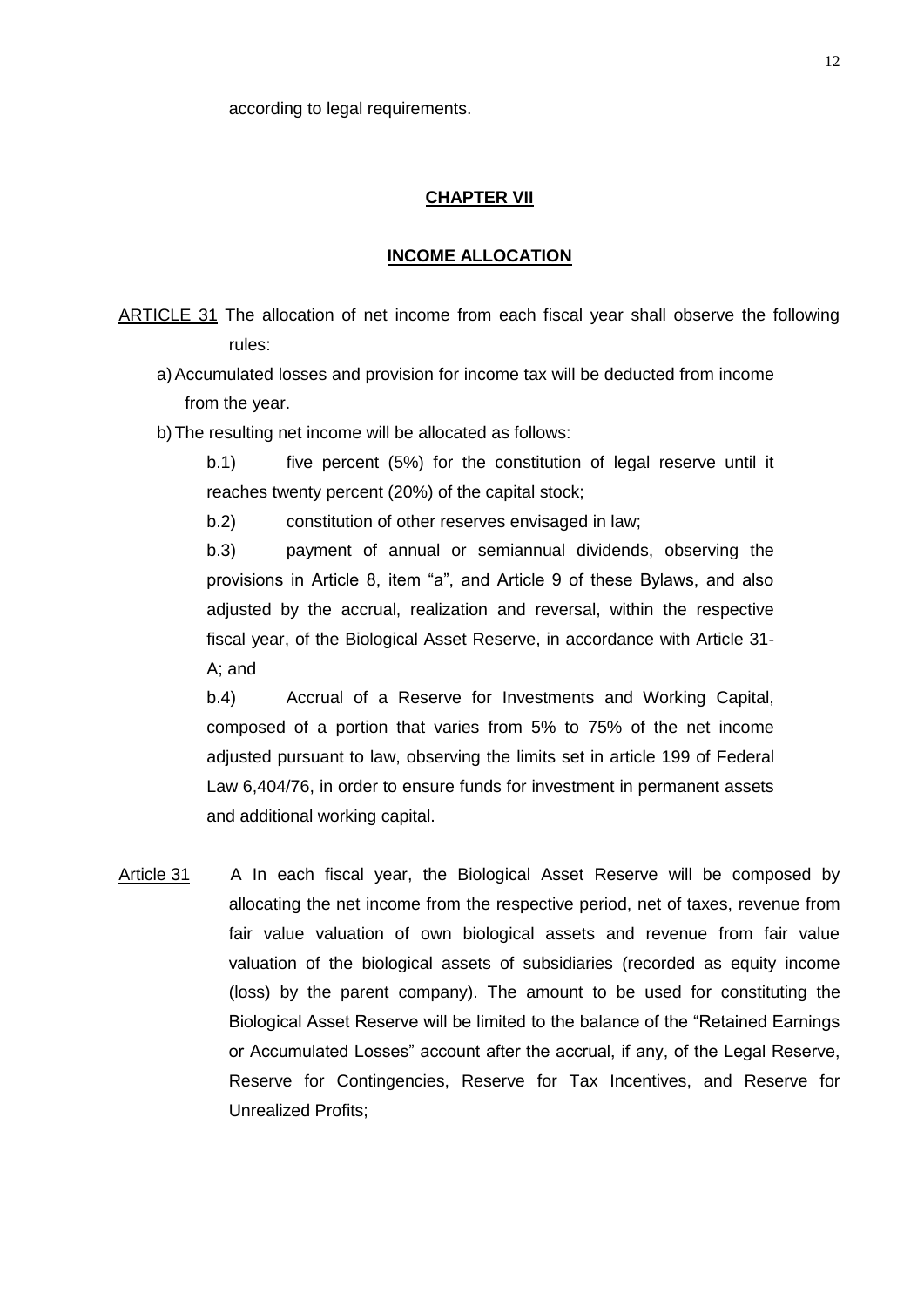- I. In the case of expenses stemming from the reduction in the fair value of biological assets (own or of subsidiaries recorded through equity income (loss)), included in the profit or loss for the year, the respective amount, net of taxes, shall be reversed from the Biological Asset Reserve to the "Retained Earnings or Accumulated Losses" account.
- II. The realization of the Biological Asset Reserve will correspond to the value of depletion of the fair value of biological assets (own or of subsidiaries recorded through equity income (loss)), included in the profit or loss of each year, net of tax effects. The realization of balances of results existing in the Biological Asset Reserve will cause the reversal of the respective amounts recorded to "Retained Earnings or Accumulated Losses" for the purpose of allocation.
- III. the Biological Asset Reserve shall not exceed the value of the capital stock; in the case of net loss in the year, and after all realizations and reversals mentioned in items I and II the balance of the "Retained Earnings or Accumulated Losses" account is still negative, the balances in the profits reserve shall be used to offset said negative balance, in accordance with law, and the Biological Asset Reserve will be the penultimate reserve used for this purpose, while the Legal Reserve will be the last. If the balance is still negative, Capital Reserves may be used for this purpose.

PARAGRAPH 1 – The Company may prepare balance sheets on a semiannual or quarterly basis or at any time of the year, subject to technical and legal guidelines.

PARAGRAPH 2 – The Board of Executive Officers may at any time advance the payment of dividends pursuant to article 204 of Federal Law 6,404/76.

PARAGRAPH 3 – Payment of dividends and distribution of shares resulting from capital increase will be done within sixty (60) days from the date of their announcement, except in case of a resolution to the contrary by the shareholders meeting and, in all cases, within the fiscal year.

ARTICLE 32 By a resolution of the board of directors, profits may be distributed to shareholders by way of interest on equity, as envisaged in article 9 of Federal Law 9,249/95 and other relevant laws and regulations which, once distributed, can be calculated towards mandatory dividends after deducting the withholding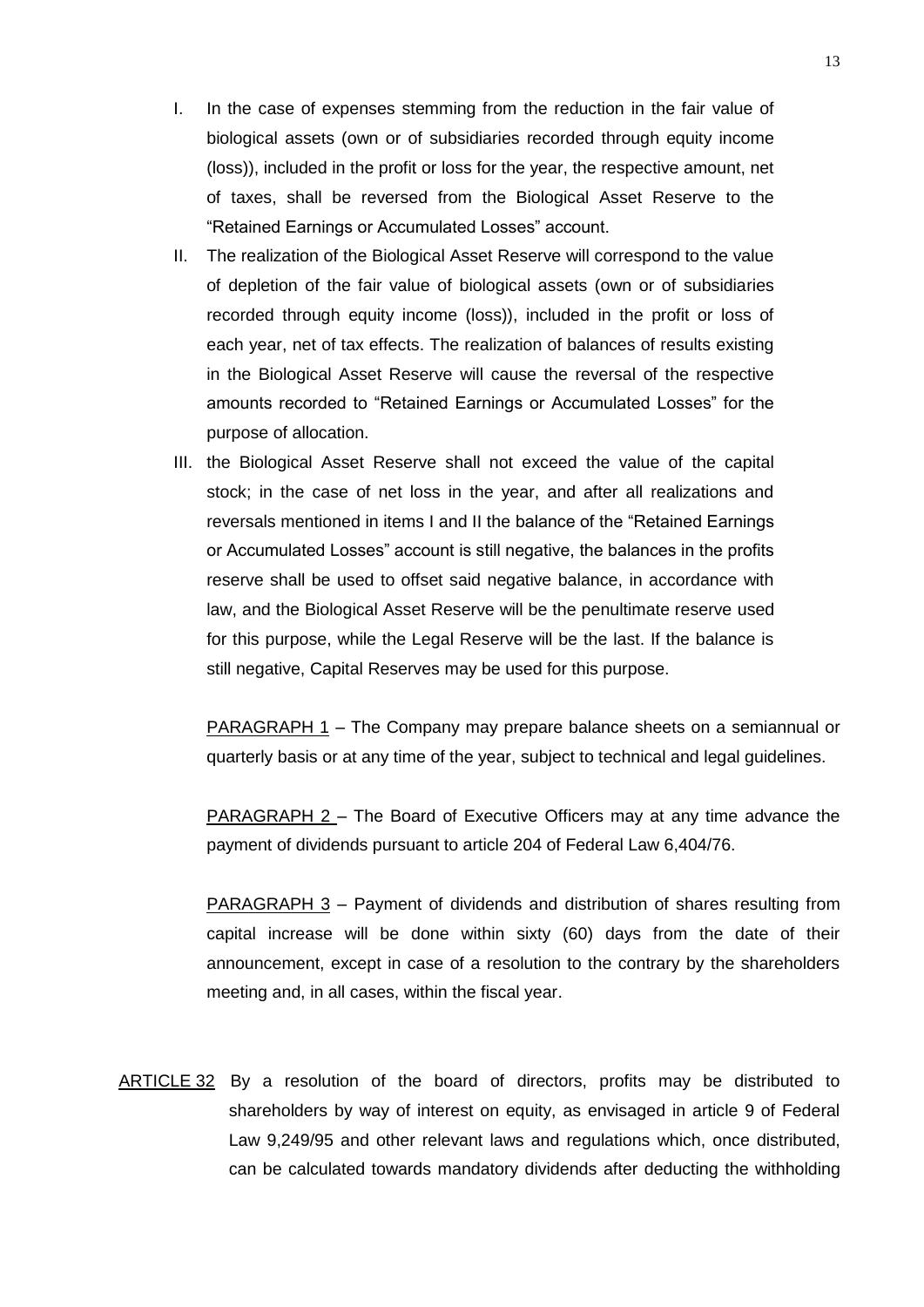income tax.

#### **CHAPTER VIII**

#### **LIQUIDATION**

ARTICLE 33 The Company will be liquidated in the events envisaged in law and the shareholders meeting will determine the method of liquidation and elect the liquidator, while the fiscal council shall function during the liquidation period and fix its compensation.

#### **CHAPTER IX**

#### **FINAL AND TRANSITORY PROVISIONS**

- ARTICLE 34 The Company should prepare, disclose and submit to the BM&FBOVESPA, the Policy on Trading of Securities issued by the Company, which will apply to at least the Company, the controlling shareholder, members of the board of directors and the fiscal council, when instituted, executive officers and members of any bodies with technical or advisory functions created pursuant to the Bylaws.
- ARTICLE 35 The Company should prepare, disclose and submit to the BM&FBOVESPA, the Code of Conduct that sets forth the values and principles guiding the Company and which should be preserved in its relations with managers, employees, service providers and other persons and entities with whom the Company maintains relations.
- ARTICLE 36 In case of delisting of the company, the Company or the controlling shareholder, as applicable, must carry out the public tender offer for shares.

PARAGRAPH 1: The controlling shareholder should carry out the public tender offer for the shares held by other shareholders of the Company: (i) in case of delisting from the Level 1 corporate governance segment of the BM&FBovepsa